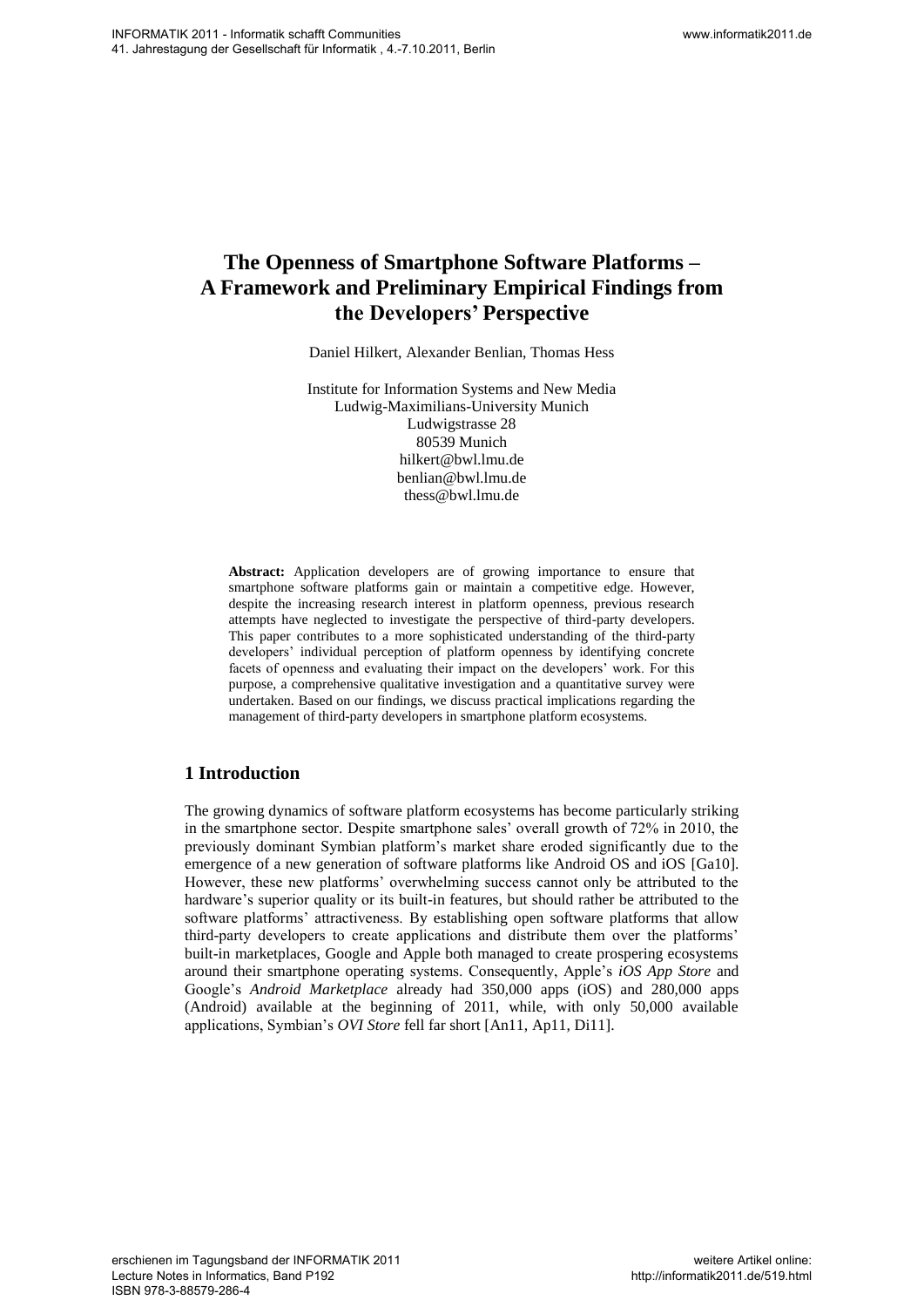These statistics illustrate that the availability of a comprehensive set of "apps", or more generally speaking complementary software applications, has become one of the key success factor for smartphone software platforms. However, the management of the platform ecosystem, which is composed of the platform provider, third-party developers, and end-users, is a difficult task due to the involved indirect network effects: On the one side, a software-based platform product's attractiveness for end-users is strongly correlated to the availability of complementary applications. On the other side, thirdparty developers (whom we refer to as *complementors*) are only willing to produce complementary applications if a platform provides an adequate potential for expected revenues<sup>1</sup> [CG93, RT03].

The difficulty of managing complementors and finding the right degree of openness was also emphasized by Tiwana et al (2010), who note that *"governing platforms requires a delicate balance of control by a platform owner and autonomy among independent developers"* (p. 676 f.) and, hence, suggest examining the *"formal and informal mechanisms implemented by a platform owner to encourage desirable behaviors by module developers"* (p. 680) [TKB10]. Most appropriately, such examinations should include the perspective of platform providers as well as the developers" perception of these mechanisms. However, previous contributions on the openness of platforms (see next section for a review) have focused on the providers" perspective and neglected to investigate the developers" perspective, so far. We share the state of the state of the state of the state of the state of the state of the state of the state of the state of the state of the state of the state of the state of the state of the state of the state of the

Given these calls for research and the research gap identified above, this paper aims to contribute to a more sophisticated understanding of the complementors' individual perception of platform openness. Hence, our research questions are:

- *(1) What is platform openness from the perspective of third party developers?*
- *(2) Which facets of platform openness constrain or advance the work of developers?*

The remainder of this paper is structured as follows: The next section develops the theoretical basis of this work drawing on literature on openness in general and vertical platform openness in particular. We then describe the methodology and results of our two-step approach including qualitative and quantitative research methods. In the concluding section, the paper points out implications and discusses limitations together with starting points for future research.

## **2 Theoretical Foundation & Background**

 $\overline{a}$ 

 $1$  Complementor's revenues can result from a multitude of monetization options, like selling applications, advertising, contract development, to name the most important options.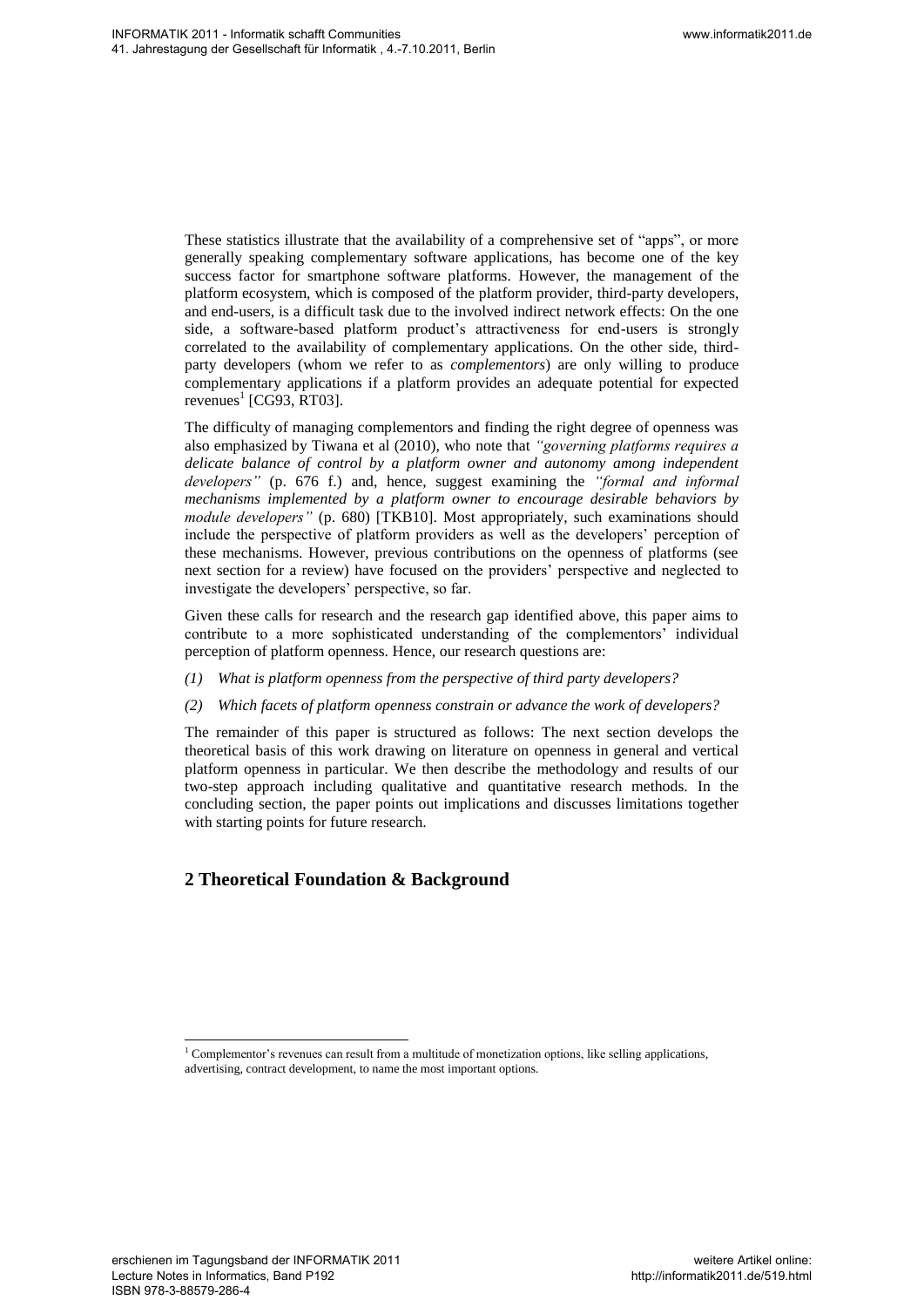The term platform has been used to describe a multitude of differing concepts, such as supply chain platforms (e.g. in the automotive industry) or internal product platforms (e.g. in the context of modularization and customization) [Ga09]. However, our idea of smartphone software platforms grounds on the concept of *multi-sided industry platforms* which are defined as *"products, services or technologies […] that serve as foundations upon which other firms can build complementary products, services or technologies"* (p. 54) and that *"facilitate transactions between different sides of the markets"* (p. 57 f.) [Ga09]. Accordingly, smartphones together with its operating systems (e.g. Android) and the associated distribution channels (e.g. Android Marketplace) form the foundation of the smartphone platform ecosystems with platform providers, third-party app developers and end-users as participants.

## **2.1 Related Work on Platform Openness**

Eisenmann et al. (2009) define that a software-based platform should be considered open *if the contribution, the development, the usage, and the commercialization is not*  restricted, or if all existing restrictions are reasonable and equally applied to all *participants* [EPV09]. Based on this definition, two distinct ways of opening a platform can be distinguished [Bo10]: On the one hand, opening a platform *horizontally* means giving up some control by licensing the platform to competitors, or integrating further platform sponsors. On the other hand, granting external developers access to the market of complementary applications is regarded as *vertically* opening a platform. However, since our research interest focuses on openness as a way to manage complementary contributions, we limit the following review of related work to vertical platform  $openness<sup>2</sup>$ .

The problem of finding the right degree of vertical platform openness arises from a fundamental trade-off known as "*diversity vs. control*" [Bo10]. When a platform is inherently dependent on a continuous supply of complementary innovations, such as the previously mentioned new generations of smartphone operating systems, opening a platform vertically to external developers potentially increases the complementary innovations" diversity [Ch03, Hi05]. However, opening a platform vertically and the resultant loss of control could pose problems for a platform provider. First, the orchestration and coordination of resources become more complex, simply because more players and interests are involved [AC10, Gr96]. Second, by delegating the production of complements to external developers, the platform provider also loses his control over the complementary platform features' agenda and, as a result, also over possible fields of application for the platform. We have the control of the control of the control of the control of the control of the control of the control of the control of the control of the control of the control of the control of the control of the control of the

 $\overline{a}$ 

<sup>&</sup>lt;sup>2</sup> For contributions on horizontal platform-openness, see e.g. [CMR92, SV98] or [Fa07].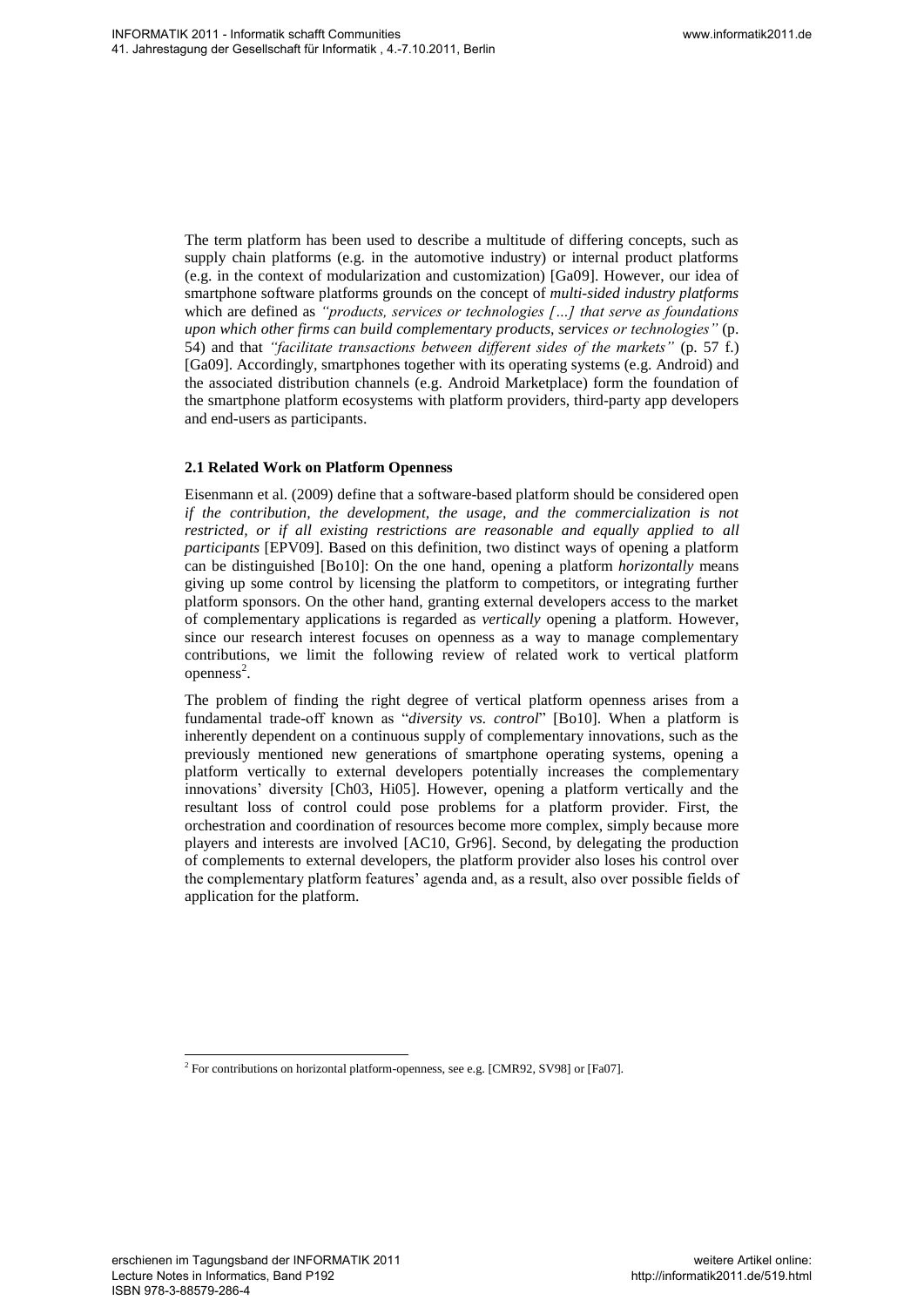Besides contributions on platform openness"s regulatory implications [EK06] and contributions on openness in platforms" technological architecture (e.g. [SSF10], or [AJ10]), contributions from the strand of literature on platform strategies have specifically focused on questions of vertical platform openness. Building on findings regarding general technology strategy, Cusumano and Gawer (2002) identified facets of vertical openness (although they not yet call them such) as part of their platform leadership levers [CG02]. West (2003) thereafter introduced the platform openness concept as a continuous degree, contrary to the idea of openness as either completely closed or open [We03]. Later, platform openness was considered an instrument to steer external innovation [BL09, Bo10, EPV09, PV09] and the resulting competitive advantages [EK06]. However, despite this constantly increasing research interest, to our knowledge there are as yet no investigations from the perspective of developers.

## **2.2 The Concept of Perceived Platform Openness (PPO)**

Due to the lack of existing findings on the complementors" perception of platform openness, we define PPO as follows:

*Perceived platform openness (PPO) is a platform's degree of openness as perceived by its complementary application developers.* 

However, recognizing that openness is a rather abstract term, we intend to cope with the PPO"s high overall complexity by indentifying sub dimensions of PPO [AJ10]. Consistent with the dual character of the above presented definition of multi-sided industry platforms, the *"technical architecture and organizing principles of these platforms jointly determine their evolutionary trajectories"* (p. 676) [TKB10]. This distinction can be transferred to the complementor perspective on smartphone platforms: On the one hand, third-party developers interact with the *technical platform* and, on the other hand, with the platform"s marketplace as the major *distribution channel* for complementary applications [SSF10]. Here, the technical platform refers to all facets of the platform related to the technical development of a third-party application which includes, for example, APIs and SDKs, as well as all kinds of conditions and communications (like documentations, blogs and forums) related to the technical development. The platform"s distribution channel (or marketplace) refers to all facets of application distribution. Besides the design of the marketplace, this sub dimension includes the terms and conditions of participating as well as related communications. We show that the control of the same of the same of the same of the same of the same of the same of the same of the same of the same of the same of the same of the same of the same of the same of the same of the same of t

## **3 Facets of Smartphone Platform Openness**

Building upon the theoretical considerations given above, we intend to derive a deeper understanding of the third-party developers" perception of openness. For this purpose, we used a two-step approach: First, a comprehensive set of concrete facets of openness was identified by means of an exploratory qualitative investigation. Second, a preliminary quantitative analysis was performed to evaluate the relative importance of the identified openness facets.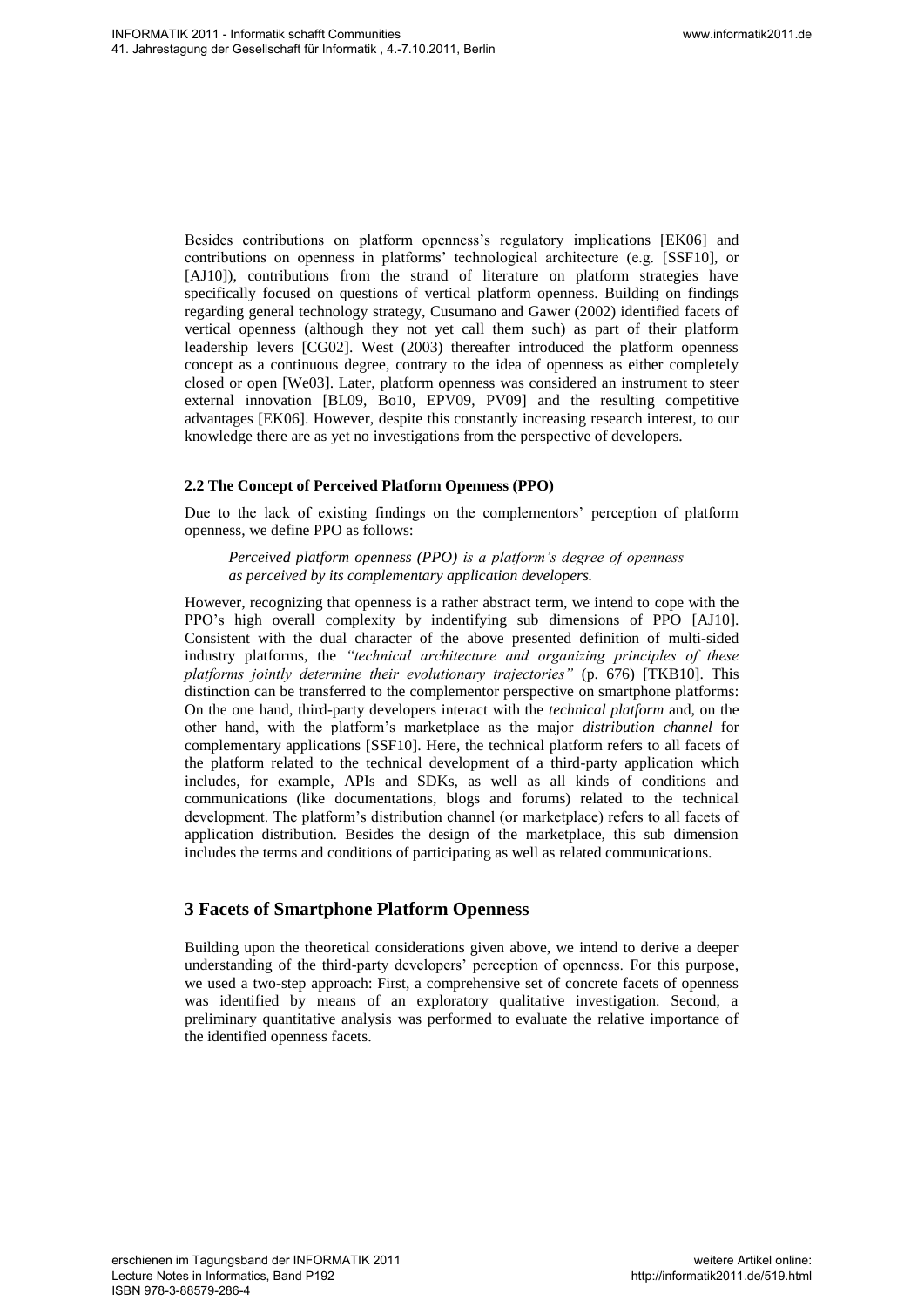## **3.1 Step 1: Qualitative Identification**

## *Methodological Approach*

Recognizing that no preliminary research on the developers' perception of platform openness was available, an inductive approach by means of an exploratory investigation with third-party developers and experts on smartphone software platforms was undertaken (see table 1 for an overview). This approach is especially well-suited for emergent or poorly understood phenomena providing the broadest possible contextual information for assessment and understanding. Thus, for our study, developers of complementary applications for the Android and iOS smartphone platforms were interviewed.

| <b>Method</b>                    | Participants                                     |   | <b>Activities/Roles</b>                                                                                                                                                  | <b>Results</b>                                        |
|----------------------------------|--------------------------------------------------|---|--------------------------------------------------------------------------------------------------------------------------------------------------------------------------|-------------------------------------------------------|
| Exploratory<br><i>Interviews</i> | iOS and Android<br>app developers                | 9 | Open-ended exploratory interviews;<br>Investigation of the complementors<br>general perception of openness and<br>identification of concrete openness-<br>related facets | "Saturated" list of<br>21 openness-<br>related facets |
| Card-Sorting<br>Procedure        | iOS and Android<br>app developers                | 6 | Assessment of content validity;<br>evaluation of the assignment of the<br>aspects to the two dimensions of PPO                                                           | Confirmation of<br>facet classification               |
| Focus group<br>discussion        | Experts on<br>mobile software<br>and researchers |   | Assessment of content validity;<br>screening out of overlapping facets                                                                                                   | Removal of in total<br>5 facets                       |

#### Table 1: Methodological Approach and Roles of Research Participants in Step 1

Based on the recommendations by Gläser and Laudel (2006), an interview guideline was developed. However, since we were interested in covering the full extent of the developers" perception of openness, we decided to deploy open interviews which should motivate the developers to freely describe their association with the term "platformopenness" and subsequently name concrete facets or restrictions of openness they were aware of [GL06].

The criteria to select our interview partners were led by the intention to derive completeness in terms of developers" openness perceptions. For this purpose, we selected developers that cover a preferably high fraction of the diversity of all developer types of the target platforms with regard to nationalities, success scores (in terms of rankings) and genres. Furthermore, our sample of interview partners included multihomers, which allowed us to cover the perspective of developers that are familiar with multiple platforms and could compare the different platform ecosystems. Besides the condition to cover the diversity of developer types, the size of our developer sample was determined by a predefined stop criterion: The interview procedure was repeated until three successive interviews did not reveal any new openness facets, which allowed us to assume information saturation. As a result, a total number of nine third-party application developers were interviewed. The respondents were either software company employees, freelancer, had founded their own companies or described themselves as "interested amateurs". However, all respondents confirmed to be key informants regarding the development and distribution of smartphone applications of their organisation. We show that the channel control of the state of the state of the state of the state of the state of the state of the state of the state of the state of the state of the state of the state of the state of the state of the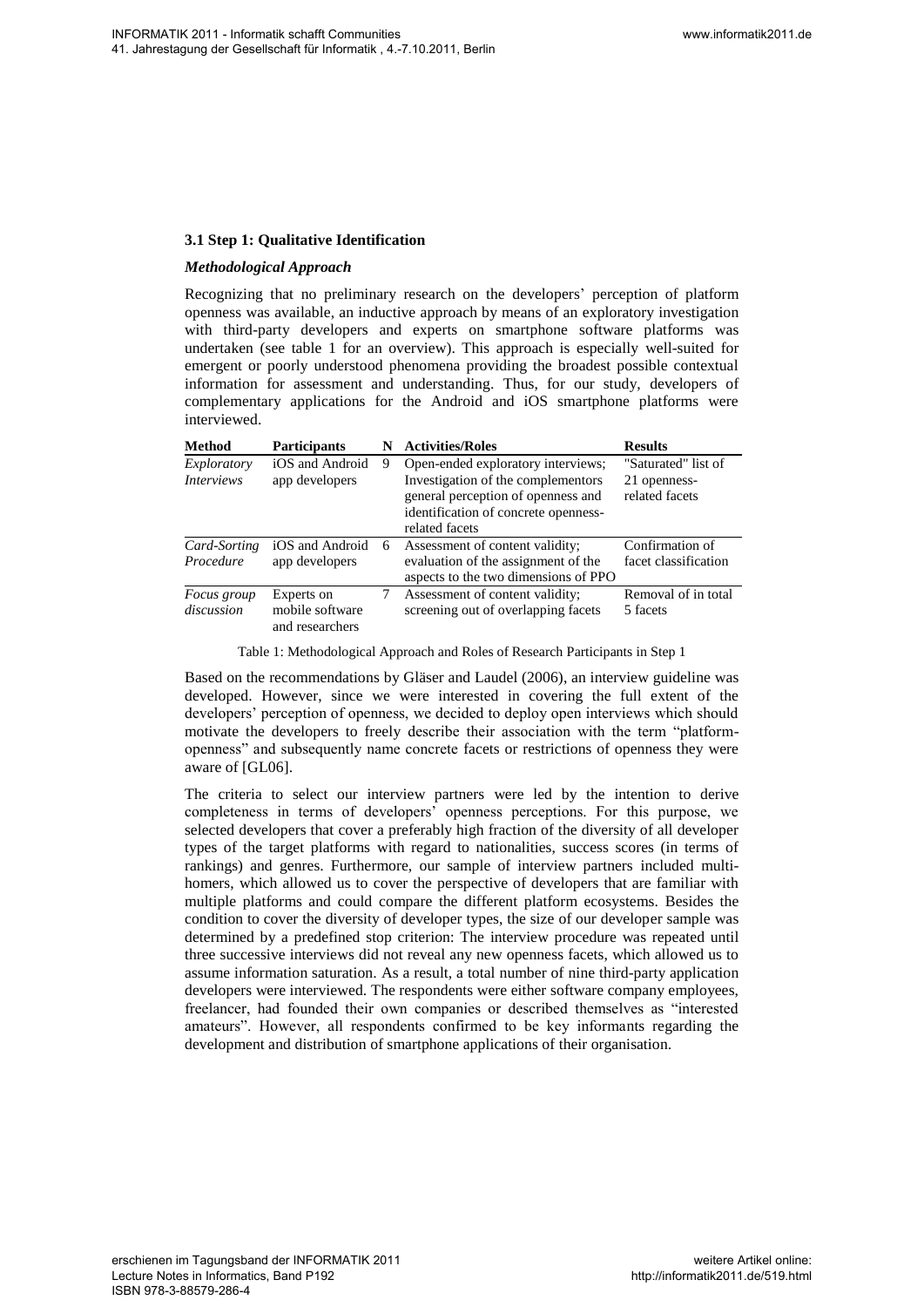After transcribing the interviews, an inductive content analytic approach based on the recommendations by Krippendorf (2004) was performed [Kr04]. During this process, the developers' statements were recursively consolidated, resulting in a list of 11 technical facets of openness and eight facets concerning the distribution channel"s openness. The assignment of openness facets to either the technical platform or the distribution channel dimension was evaluated by means of a card-sorting procedure with another set of six third-party developers [AG91, Ke86] 3 . Since all six participants largely reproduced our assignments (hit-ratio =  $89\%$ <sup>4</sup>), our classification was confirmed. During this procedure, we also noticed that none of the facets proofed difficult to assign to one of the two theoretically derived PPO dimensions, although the facets resulted from open questions without mentioning the existence of the two sub dimensions. Accordingly, we assume that our two-dimensional concept of PPO does sufficiently cover the diversity of developers" openness perceptions.

Thereafter, the content validity of these facets was assessed by means of a focus group. Seven experts including three application developers with more than four years of  $experience$  in mobile application development<sup>5</sup> and four IS researchers with special expertise on mobile software platforms were invited to discuss the initial set of openness facets. As a result, a total number of three facets were excluded because the members of the focus group jointly agreed that these facets were already sufficiently covered by a superordinate facet. The resulting final framework of in total 16 key facets of openness is described in detail in the next section.

#### *Results*

Regarding *technical platform openness*, the first facet we identified from our qualitative interviews was that developers seem to have the need for advice and counsel regarding their work in form of *exchange among complementors*. Therefore it is an important facet of a platform"s openness to facilitate this sort of exchange. A developer from CasaLive.de said: "*In case of more openness the web community of Apple would be larger. This would result in advantages concerning a better exchange of information and faster responses to questions or problems, which is the case e.g. for Android*". Developers further reported the need for the provision of a useful *technical documentation* to help them with their development issues. However, especially the creation of non-standard applications which involve making use of the platform in an extraordinary way can result in more complicated problems that go beyond the scope of the documentation. Since those issues can only be solved efficiently by responsible from the platform, the facet of *technical support by the provider* was found to be an important issue of openness as well. The Android developer from openintents.com commented on this: "*There is this technical blog, where they answer up-to-date questions. Moreover there is a good customer support and support for developers. There are mailing lists and office hours during which you can chat. Altogether I find that quite satisfactory*". We studied the control of the control of the control of the control of the control of the control of the control of the control of the control of the control of the control of the control of the control of the control of

 $\overline{a}$  $3$  The participants were given a set of cards with one of the identified facets and a brief description. The participants were then asked to assign each of the cards either to one of the two sub dimensions or to an "ambiguous" category. During the task, the developers were asked to think aloud and explain each of the card assignments.

The hit ratio calculates the ratio of correct item assignments to the total number of assignments.

<sup>&</sup>lt;sup>5</sup> The group of focus group participants was distinct from our interview sample.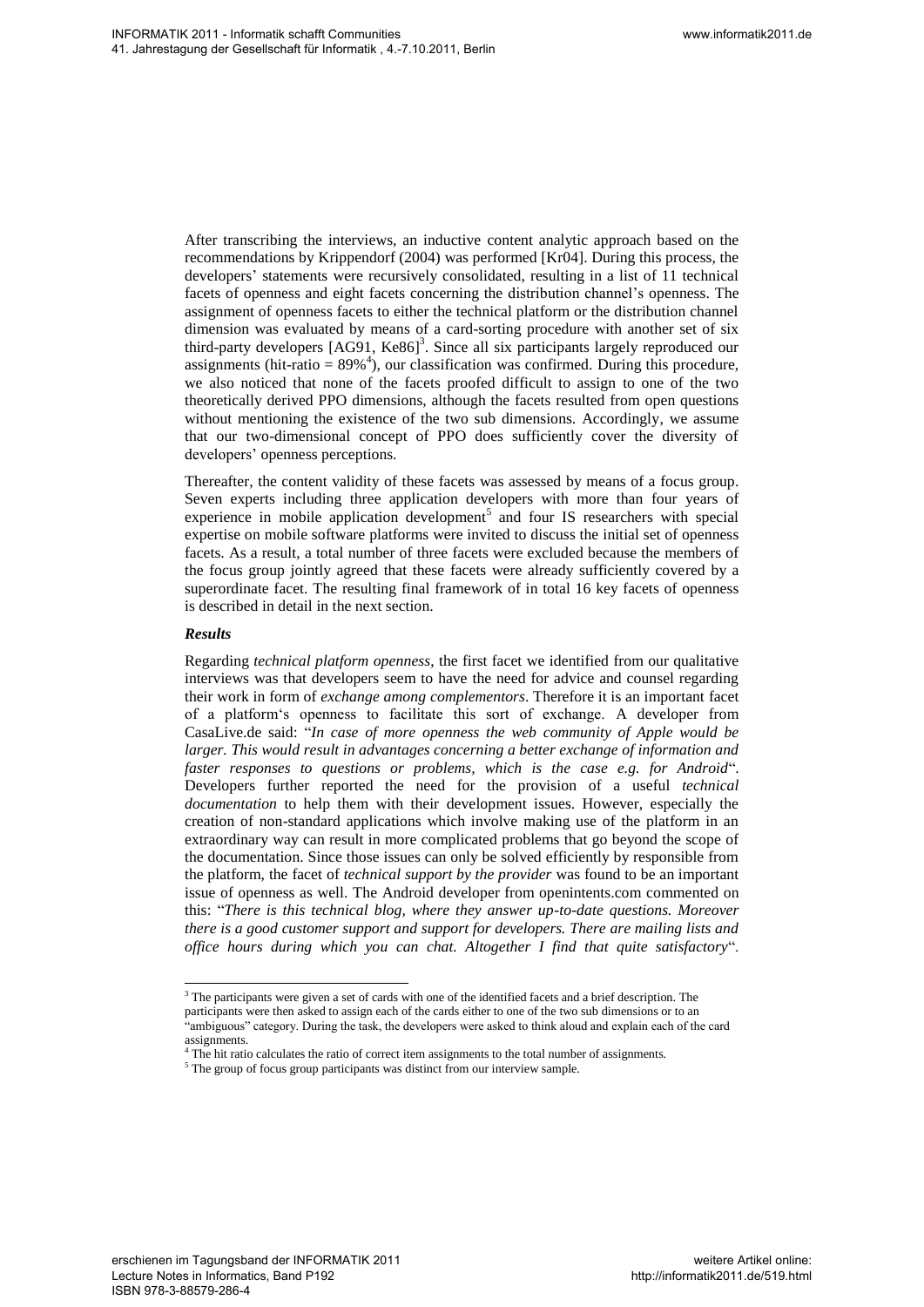Another facet that was reported is the extent of effort it requires to contribute to a certain platform. Developers are concerned with the complexity of the specific programming languages as well as with the complexity of the platform itself, generally speaking with the *learnability of technical standards*. Our interview partner from halcyonestudios.com said: "*When I hear platform openness in general I think of ease of accessibility; generally speaking an easy to obtain and easy to access platform, thinking more from the coding or API side of things*". Since the majority of developers welcomed every aid with the programming of their applications, development tools like SDKs or testenvironments constitute a basic component of the expected support from the provider side. Hence we attributed the *availability of development tools* to the perceived openness of a platform. In order to reduce the development costs most developers would prefer platforms that are based on languages that are either common standard or at least closely related to those standards. This enables them to port their applications to other platforms and further facilitates data exchange. Based on those observations, we identified the *technical interoperability* of a platform with other systems or platforms as an important facet of the platform"s perceived openness. A related facet is the *functional range* of a platform. This aspect showed to be relevant, because it creates the potential for differentiation, as innovative ideas often draw upon the exploitation of every functional feature a platform has to offer. The last technical facet concerns the *technical performance* and proofed to be a major issue among developers. If the platform's technical performance cannot keep up with the technological standard of the market or the state of the art development tools, developers feel restricted in their work process, because they have to adapt to the lower performance of the platform.

Concerning the *distribution channel*, developers reported that *transparent terms and conditions***,** for instance the fees developers are obliged to pay to the platform provider for selling applications via his distribution channel, are an essential aspect of strategic planning and innovative thinking. On the other hand *restrictive terms and conditions* were reported to hinder such intensions considerably. Furthermore, application developers stated that they had to adapt their expectations and their strategic planning to the rules of a platform beforehand. Therefore, we inferred that they are inherently dependent on information issued by the platform provider. Hence, application developers rely on the platform"s *transparency of rules on content*. A developer from Readdle.com said: *"Openness is about having clear information about rules and principles of doing products for a platform"*. Thus it is a natural outcome that they value platforms that do not employ *restrictive rules on content*. Our interview partner from halcyonestudios.com said: "*In terms of straight-up censorship it (openness) is very important. I feel that Google's policy of being generally open and trusting that people are doing the right thing and only acting if that proves otherwise looks good on them as a company*." Another important facet for developers was being able to comprehend the ways a market functions. The rise and fall of applications, the impact of marketing and pricing strategies are obviously important information for contributors as they derived their future development planning from these. Thus the *transparent communication of market mechanisms* influences the perceived openness of a platform. In this context it was inevitable for developers to be able to communicate with the end users to derive feedback on their actions. As they reported, features facilitating such *communication with end-users* state a cornerstone of open distribution channels. Furthermore developers We have the control of the control of the control of the series of the control of the control of the series of the control of the control of the control of the control of the control of the control of the control of the c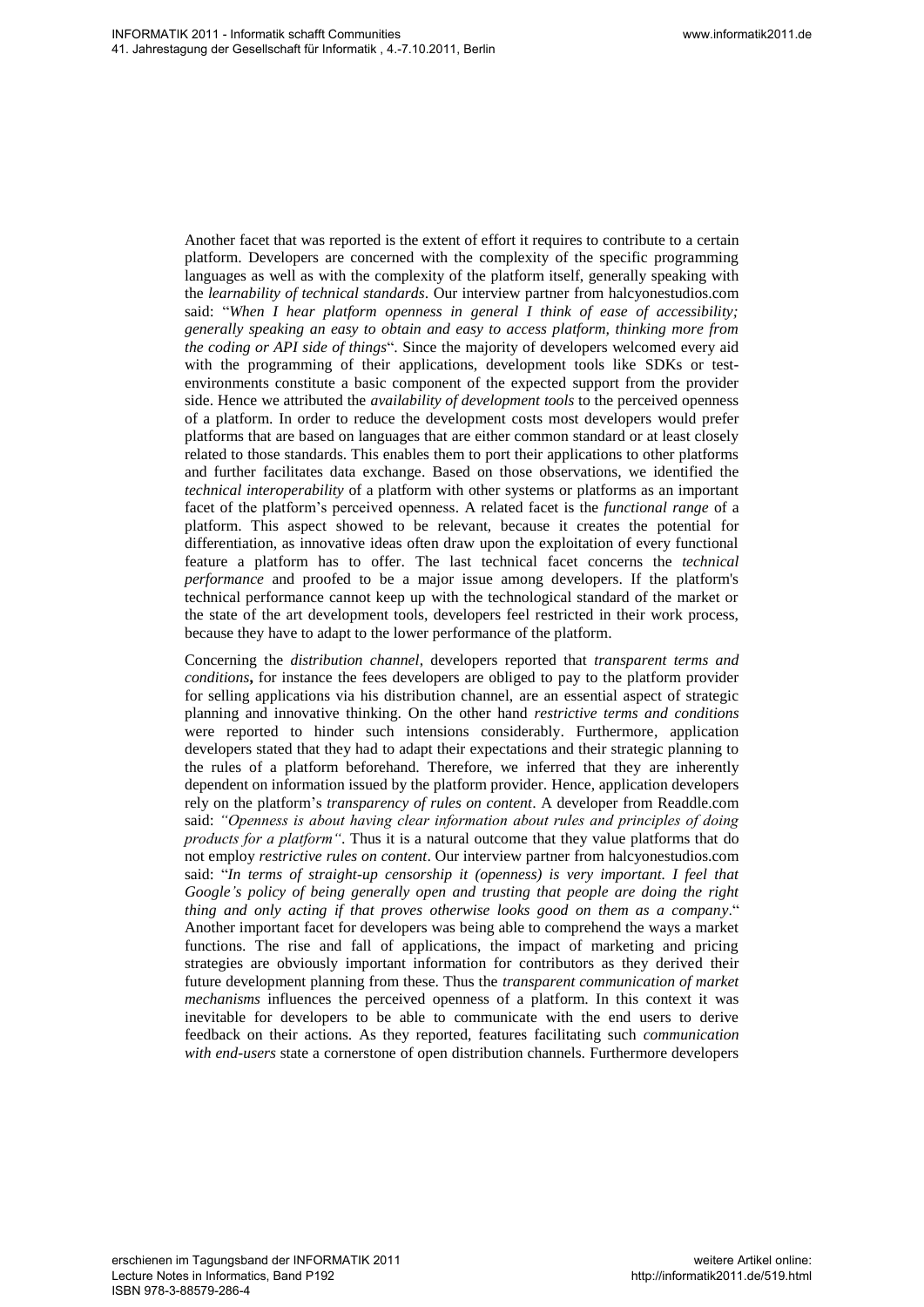accounted to seek platforms that provide them with as much freedom as possible. Furthermore, our research showed that from a developer"s point of view any monetary costs associated with the contribution to a platform impose additional risk and thus are seen as *financial entry barriers*. This monetary risk has to be compensated by the prospect of even higher revenues. For developers offering their applications to a vast number of potential customers, the *availability of a distribution channel* is an essential facet.

The resulting framework of perceived platform openness facets is presented in table 2.

| <b>Technical Platform</b>             | <b>Distribution Channel</b>            |
|---------------------------------------|----------------------------------------|
| ■ Exchange among complementors        | • Transparency of terms and conditions |
| • Technical documentation             | • Restrictive terms and conditions     |
| • Technical support by provider       | • Transparency of rules on content     |
| • Learnability of technical standards | • Restrictive rules on content         |
| • Availability of development tools   | • Transparency of market mechanisms    |
| <b>• Technical interoperability</b>   | • Communication with end-users         |
| ■ Functional range                    | • Financial entry barriers             |
| • Technical performance               | • Availability of distribution channel |

Table 2: Framework of Perceived Platform Openness Facets

## **3.2 Step 2: Quantitative Evaluation**

For the purpose of evaluating the relative importance of the identified facets, we performed a quantitative analysis on the facets of openness identified above.

## *Methodological Approach*

In preparing an online survey, each of the facets of openness was transformed into an easily understandable statement. In the survey instrument, an introduction including our definition of openness was presented. Then, the developers were asked to mark all openness-facets that had an impact on their platform-related development activities. In order to derive some background information, a few simple questions on the organizational background and the demographics of the developers were included. Due to the results of a pre-test among five application developers and two researchers, several of the openness statements were refined to eliminate possible misunderstandings and ambiguity. A number of 4,978 Android application developers were invited to participate, resulting in a total of 254 valid responses. The Android platform was chosen due to the following considerations. First, Android is one of the currently leading smartphone platforms and can be considered as a "typical" smartphone platform. Second, unlike other platforms, the "Android Marketplace" features an email address to contact the developer of an application which allowed us to conveniently contact a randomly drawn sample of third-party developers. We show that is a matter of the state of the state of the state of the state of the state of the state of the state of the state of the state of the state of the state of the state of the state of the state of the state o

The data-analysis was performed in two ways. First, to evaluate the relative importance of the different platform openness facets, the facets were ranked by the percentage of respondents that nominated the respective facet for having an impact on their platformrelated work.

Second, to capture the perspective of different developer types, the data was segmented. Since one result of our qualitative interviews was that especially the groups of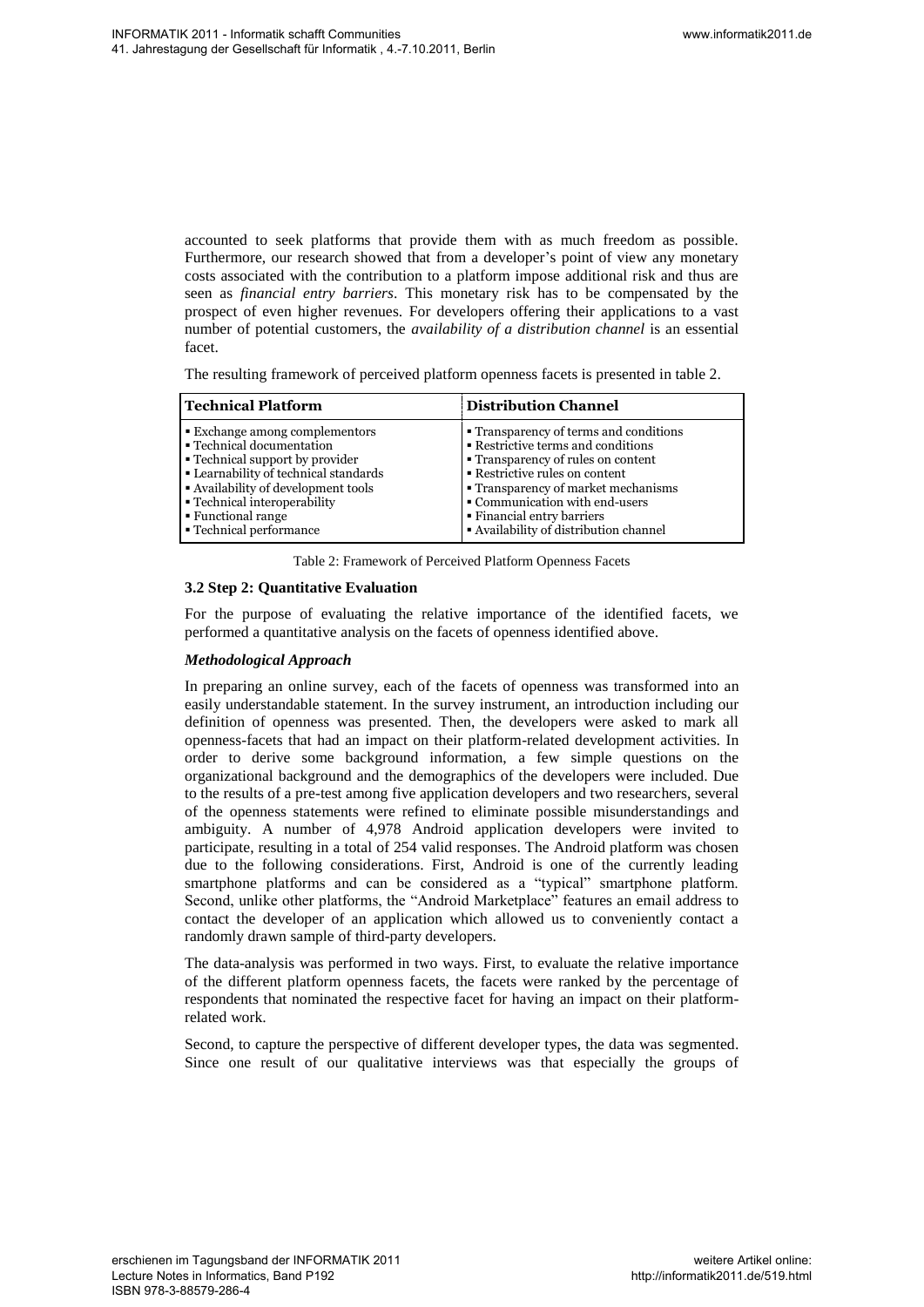professional developers (employed and freelancers), amateurs (hobby programmers and students) and entrepreneurs differed in their assessment of the openness-facets, the organizational background was chosen as segmentation variable. For this purpose, the participants of the quantitative survey were asked to complete the sentence *"I primary develop smartphone apps as ..."* by selecting one of the options *"employed developer"*, *"contract developer / freelancer"*, *"hobby programmer"*, *"student (learning how to develop apps)"* or *"entrepreneur (my business is built on smartphone apps)"*. Accordingly, the assignment of each respondent to one of the three above mentioned groups resulted from the developers" self-reported primary background. For each of the three groups, analogous descriptive rankings based on the number of nominations were generated. Furthermore, the distributions of facet nominations were compared among the three groups by means of an one way ANOVA followed by a Turkey HSD post hoc test [BZ09].

#### *Results*

Regarding the technical facets of openness, 30% of the developers in our sample indicated that the *technical documentation* had an impact on their work. Ranking second, 29% of our respondents nominated the *provision of development tools* for having an impact on their work. On the other end, developers cared little about the *exchange with other developers* (11%) and t*echnical support from the platform provider* (9%).



Regarding the openness of the distribution channel, the most important facets were the possibility to *communicate with end-users* (26%), followed by the general *availability of a distribution channel* (22%). Surprisingly, and contrary to the public perception, the *transparency of terms and conditions* (9%) and the *communication of rules on the content* (10%) turned out to be the least important facets of the distribution channel"s openness.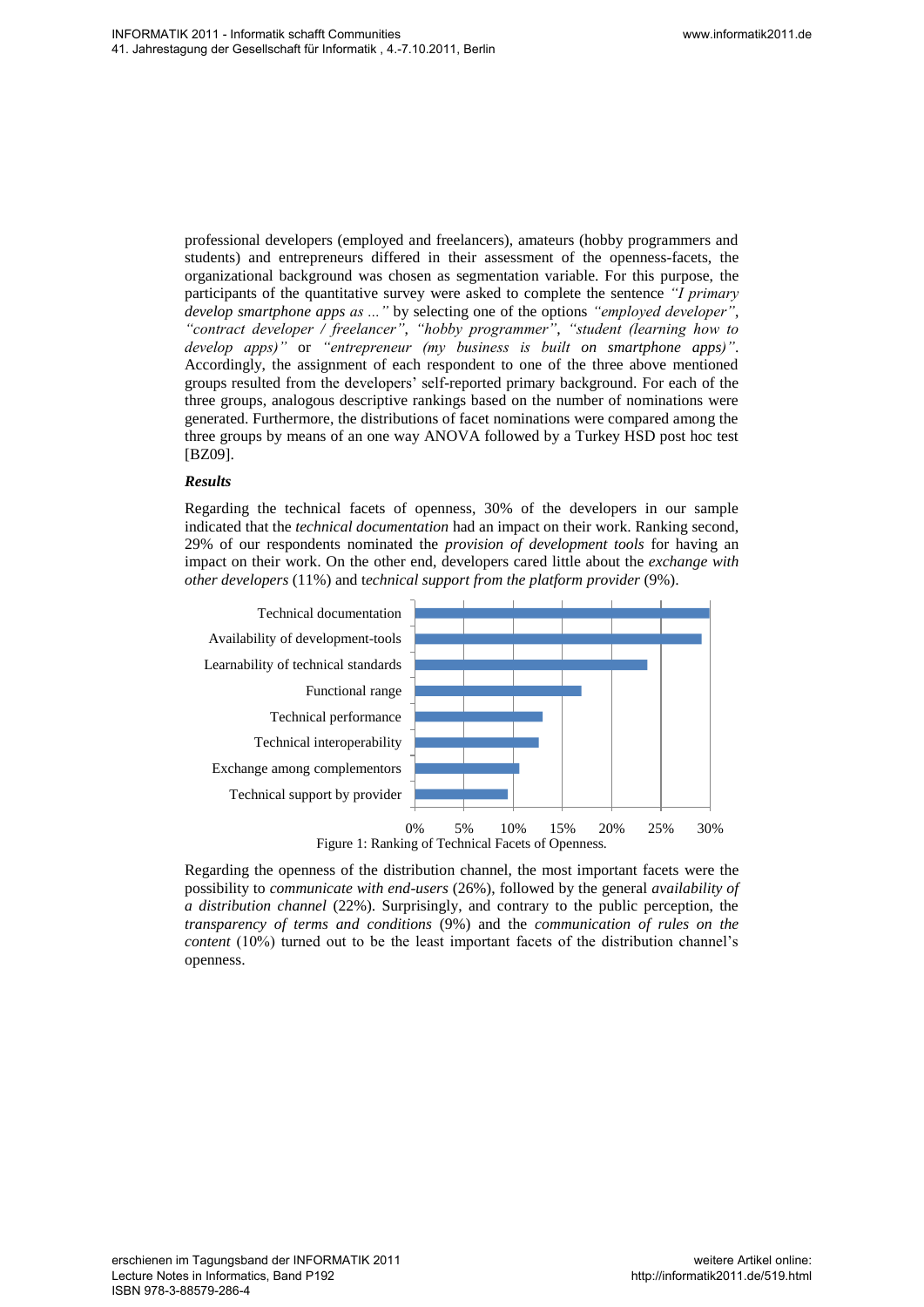

The descriptive rankings of the group comparison among professional developers, amateurs and entrepreneurs are depicted in figures 3 and 4.



Entrepreneurs.

Regarding the technical facets amateurs showed only little interest in the *technical interoperability* (6%), while professionals and entrepreneurs reported a significantly higher impact of this facet (16% and 18%,  $p < 0.05$ ).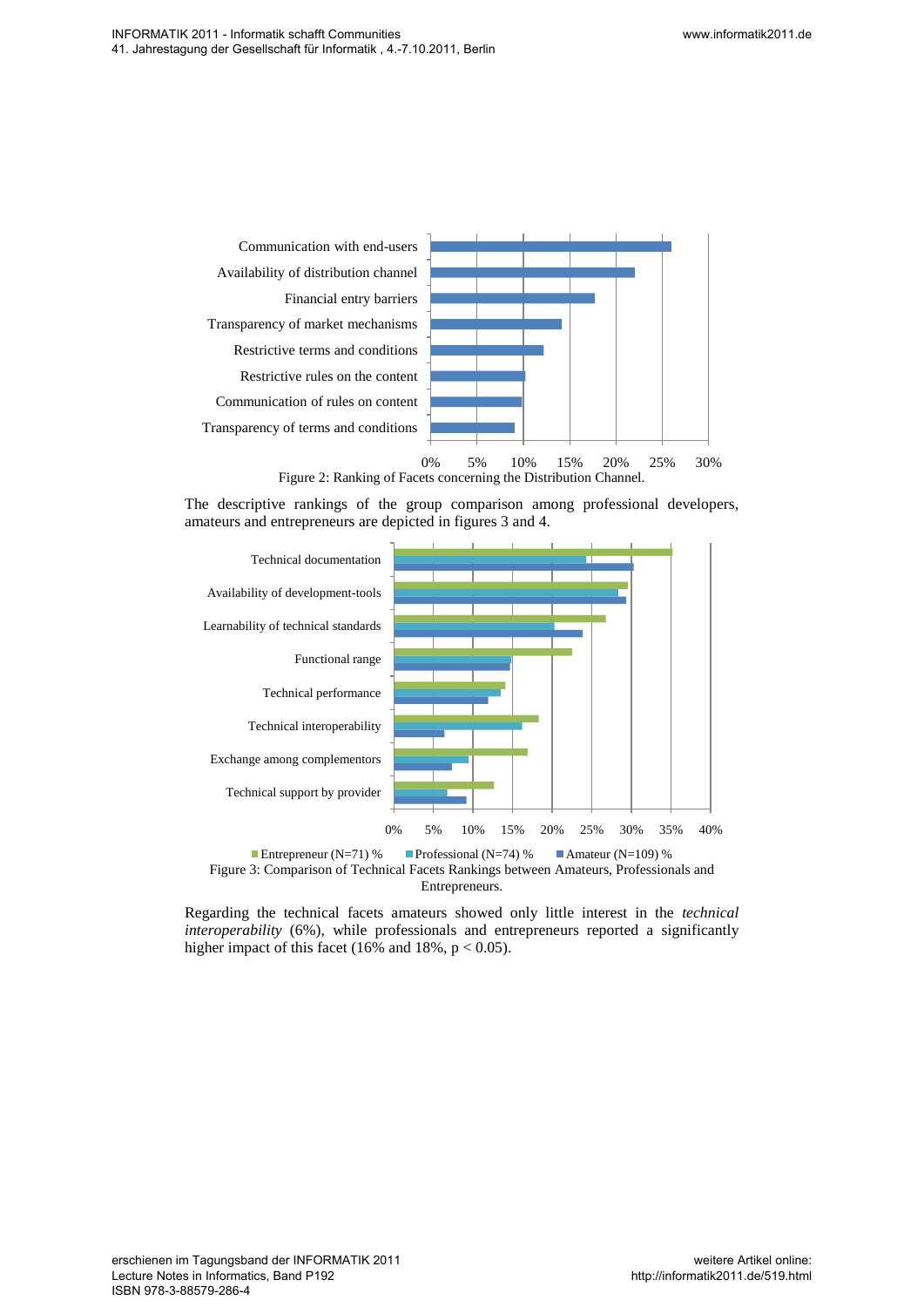

Figure 4: Comparison of Distribution Channel Facets Rankings between Amateurs, Professionals and Entrepreneurs. Entrepreneur (N=71) % Professional (N=74) % Amateur (N=109) %

Interestingly, for the distribution channel"s facets, the most significant differences occurred between entrepreneurs and the other two groups of developers (professionals and amateurs). Especially the facets regarding the *transparency of the terms and conditions* (17% vs. 9% and 4%, p < 0.01) and *restrictive terms and conditions* (21% vs. 11% and 7%,  $p < 0.01$ ) were nominated significantly more often by entrepreneurs than by the other two groups.

## **4 Discussion**

In this section, we point out the implications of our results, discuss limitations along with opportunities for further research and give a brief conclusion.

## **4.1 Implications**

The results of our investigations allow several implications. First, in our qualitative interviews, the majority of the participating developers stated that the openness of the technical platform and the openness of the platform"s marketplace are two different things that have to be considered separately. For example, mobile platforms can be quite open in terms of their technical feasibility while, simultaneously, only certain contents or functionality may be distributed in the corresponding marketplace. Vice versa, platforms that do not restrict access to their distribution channels may still fall short with regard to their technical openness, for example, in terms of their technical interoperability with other platforms. As such, the technical platform"s openness and the distribution channel"s openness should be considered conceptually distinct dimensions of PPO. The resulting implication for managers of smartphone software platforms is that managerial decisions concerning the vertical openness of the platform and more general the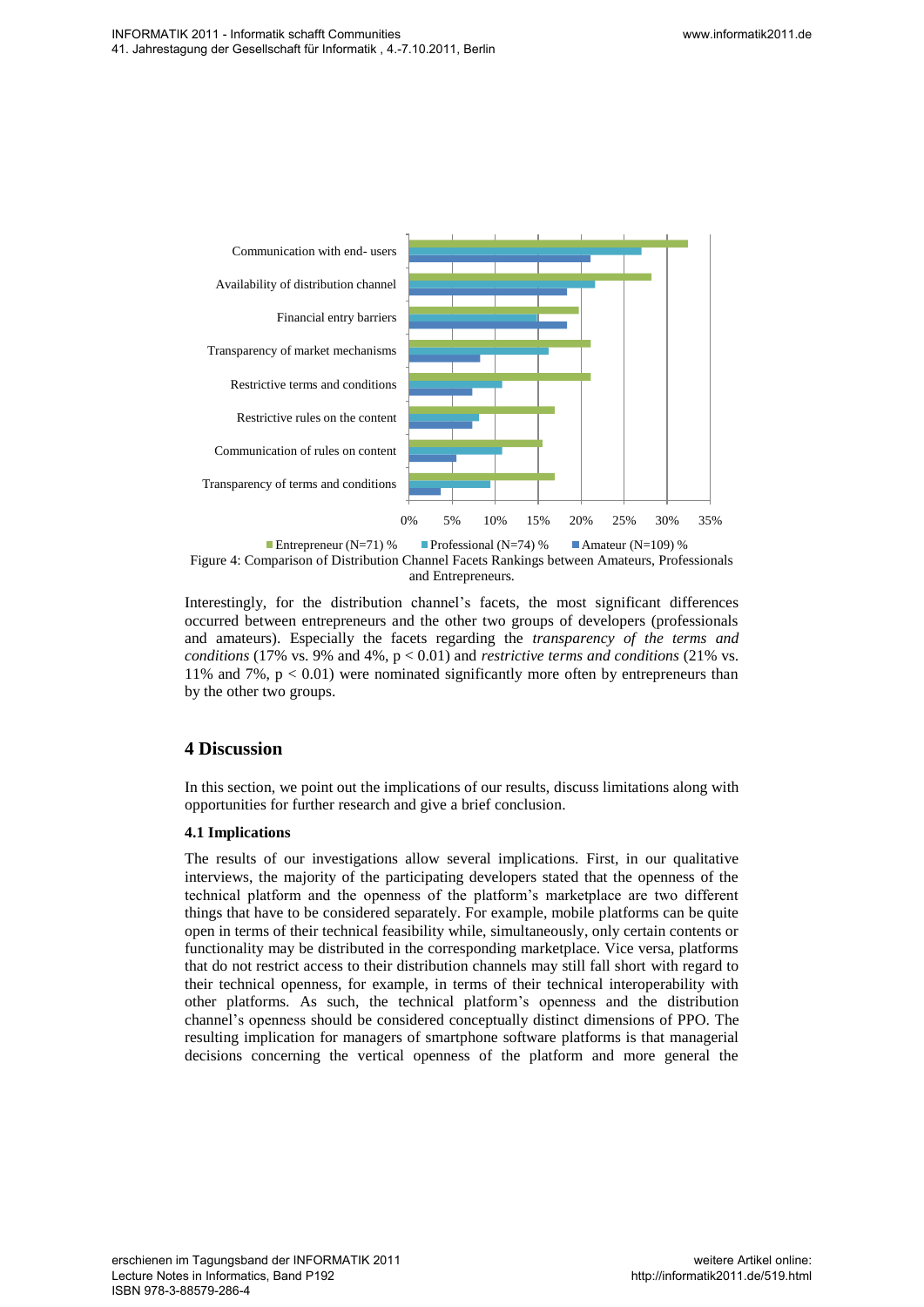management of complementors should always integrate both perspectives, since the isolated use of a single management lever might not lead to the desired results. A positive example of integrating both sides was given by Apple in autumn 2010. The platform provider simultaneously announced that the approval process for application will become more transparent (a facet of the distribution channel"s openness) and that the policies concerning the use of third-party development tools will be relaxed (a facet of the platform's technical openness)<sup>6</sup>.

Second, we find that in the perception of third-party developers, openness is not a unitary concept but rather the sum of multiple single facets of openness. Both, the technical platform and the distribution channel feature several fine-grained components whose attributes in sum cause the developers' perception of the platform's openness. Hence, approaches of changing the vertical platform openness can only be effective, if they involve adjusting multiple facets in a concerted action. In the case of the quantitatively investigated Android platform, the platform provider could increase the platform"s vertical openness most efficiently by revising and completing the technical documentation, providing more sophisticated development-tools, and implement features that enable the complementors to exchange with end-users, since these three facets were identified as the most important ones in terms of their impact on the developers' work. Third, the results of our group comparison revealed that the different groups of developers in terms of their organizational background significantly differed in their evaluation of the openness facets' impacts. This result indicates that platform managers should differentiate which groups of complementors they want to address. For the Android platform, we found that entrepreneurs especially value openness in terms of transparent terms and conditions and fear restrictions concerning the content of their applications, because the success of their business is tightly connected to these governance issues. This is an important insight for platform managers because entrepreneurs are an especially valuable group of complementors, since their complementary applications are more likely to be innovative and hence improve the overall attractiveness of the platform. We share that the constrained constrained constrained and the constrained and the constrained and the constrained and the constrained and the constrained and the constrained and the constrained and the constrained and the

## **4.2 Limitations and Further Research**

Our research approach involves some limitations. First, regarding our qualitative investigations, it should be noted that owing to the limited number of observations and the non-representative selection of interview partners, the possibility to generalize the reported results and implications is limited [Yi08]. Second, our survey instrument and the respective evaluations have to be considered as a preliminary approach of a quantitative investigation, especially since the invited survey sample was limited to Android developers. However, our results should be understood as a starting point for more sophisticated research on antecedents and effects of the developers" perception of platform openness. Transferring our approach to other software-based platforms (e.g. B2B platforms like salesforce.com) and investigating the impact of perceived openness on the developers" willingness to contribute to the platform ecosystem and could be two relevant research questions in this field.

## **4.3 Conclusion**

 $\overline{a}$ 6 See http://www.apple.com/pr/library/2010/09/09statement.html.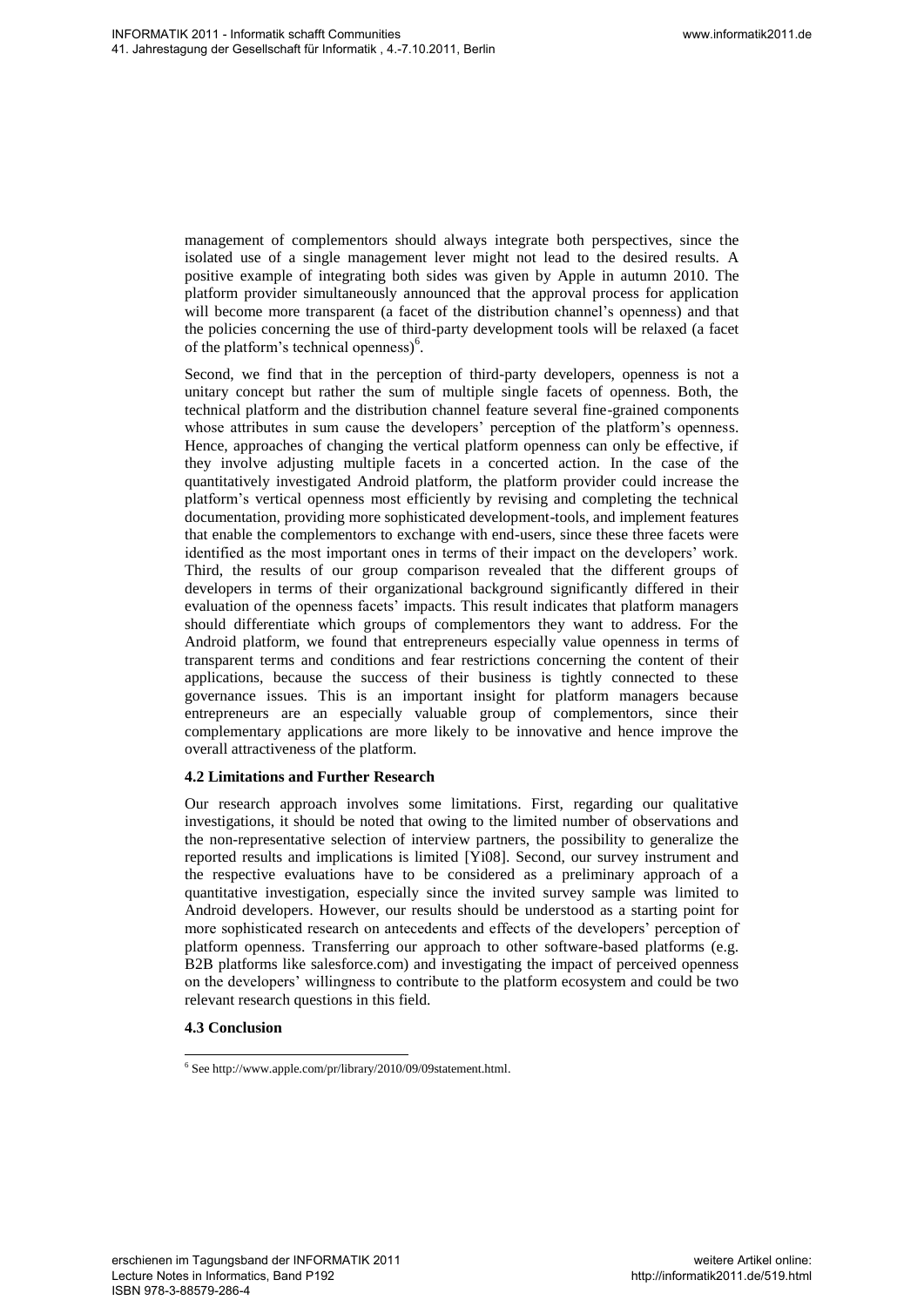In this paper, we introduced the concept of perceived platform openness (PPO) as an approach of investigating platform openness from third-party application developers" individual perspectives. Through a comprehensive qualitative investigation, we identified a framework of 16 openness facets, attributing either to the technical platform or the platform"s distribution channel. Subsequently, the relative importance of these facets was evaluated for the Android platform by means of a quantitative survey. In doing so, our study"s findings contribute to a more sophisticated understanding of platform openness in particular and platform-centric ecosystems in general and, hence, serve as an excellent starting point for further research on this topic. We show that the control of the same of the same of the same of the same of the same of the same of the same of the same of the same of the same of the same of the same of the same of the same of the same of the same of t

## **Literature**

- <span id="page-12-7"></span>[AC10] Almirall, E.; Casadesus-Masanell, R.: Open vs. Integrated Innovation: A Model of Discovery and Divergence. In: Academy of Management Review, 35(1), 2010, pp. 27- 47.
- <span id="page-12-13"></span>[AG91] Anderson, J.C.; Gerbing, D.W.: Predicting the Performance of Measures in a Confirmatory Factor Analysis With a Pretest Assessment of Their Substantive Validities. In: Journal of Applied Psychology, 76(5), 1991, pp. 732-740.
- <span id="page-12-10"></span>[AJ10] Anvaari, M.; Jansen, S.: Evaluating architectural openness in mobile software platforms. In: 4th European Conference on Software Architecture (ECSA), Copenhagen, Denmark, 2010, pp. 85-92.
- <span id="page-12-0"></span>[An11] AndroidLib: Android Market statistics, http://www.androlib.com/appstats.aspx.
- <span id="page-12-1"></span>[Ap11] Apple: Apple's App Store Downloads Top 10 Billion, http://www.apple.com/pr/library/2011/01/22appstore.html.
- <span id="page-12-12"></span>[BL09] Boudreau, K.J.; Lakhani, K.R.: How to manage outside innovation. In: MIT Sloan Management Review, 50(4), 2009, pp. 68-77.
- <span id="page-12-5"></span>[Bo10] Boudreau, K.: Open Platform Strategies and Innovation: Granting Access vs. Devolving Control. In: Management Science, 2010, pp. 1849-1872.
- <span id="page-12-14"></span>[BZ09] Bühner, M.; Ziegler, M.: Statistik für Psychologen und Sozialwissenschaftler. Pearson Studium, München, 2009.
- <span id="page-12-11"></span>[CG02] Cusumano, M.; Gawer, A.: The elements of platform leadership. In: MIT Sloan Management Review, 49(2), 2002, pp. 27-35.
- <span id="page-12-3"></span>[CG93] Church, J.; Gandal, N.: Complementary network externalities and technological adoption. In: International journal of industrial organization, 11(2), 1993, pp. 239-260.
- <span id="page-12-6"></span>[Ch03] Chesbrough, H.: Open Innovation: The New Imperative for Creating and Profiting from Technology. HBS Press, Boston, 2003.
- <span id="page-12-8"></span>[CMR92] Cusumano, M.A.; Mylonadis, Y.; Rosenbloom, R.S.: Strategic maneuvering and massmarket dynamics: The triumph of VHS over Beta. In: The Business History Review, 66(1), 1992, pp. 51-94.
- <span id="page-12-2"></span>[Di11] Distimo: Distimo releases October 2010 Report, http://distimo.com/blog/2010\_11\_distimo-releases-october-2010-report/.
- <span id="page-12-9"></span>[EK06] Economides, N.; Katsamakas, E.: Two-Sided Competition of Proprietary vs. Open Source Technology Platforms and the Implications for the Software Industry. In: Management Science, 52(7), 2006, pp. 1057-1071.
- <span id="page-12-4"></span>[EPV09] Eisenmann, T.R.; Parker, G.; Van Alstyne, M.W.: Opening platforms: how when and why? In (Gawer, A., eds.): Platforms, Markets and Innovation. Edward Elgar, Cheltenham, 2009, pp. 131-162.